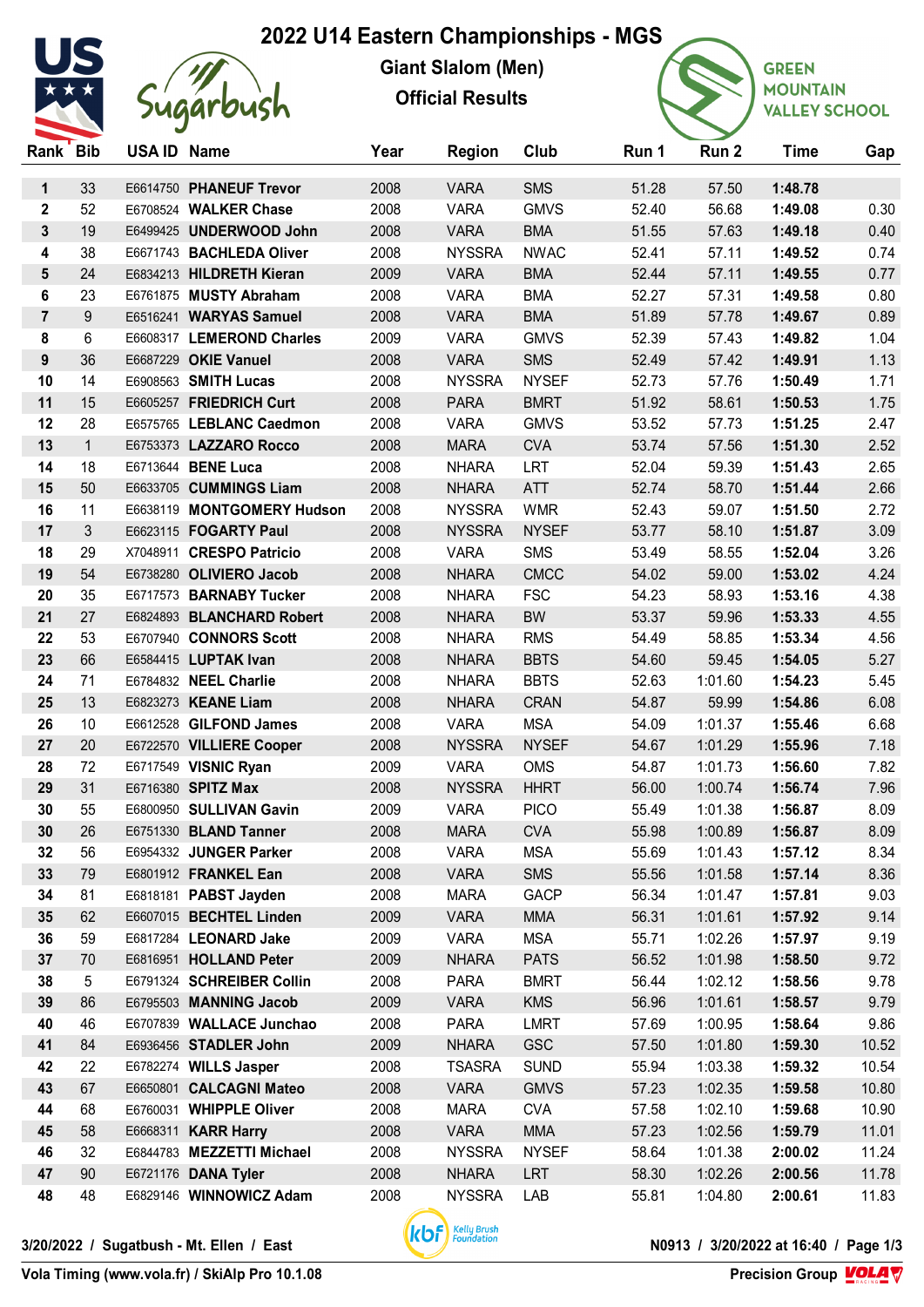

## **2022 U14 Eastern Championships - MGS Giant Slalom (Men) Official Results**



| Rank Bib |                           | USA ID / Name               |                                       | Year         | <b>Region</b>                  | Club                | Run $11$       | Run 2                    | <b>Time</b> | Gap   |
|----------|---------------------------|-----------------------------|---------------------------------------|--------------|--------------------------------|---------------------|----------------|--------------------------|-------------|-------|
| 49       | 64                        |                             | E6764065 MILLER Andrew                | 2008         | <b>TSASRA</b>                  | <b>BUTT</b>         | 57.18          | 1:03.60                  | 2:00.78     | 12.00 |
| 50       | 37                        |                             | E6610954 POTTINGER Becket             | 2008         | <b>PARA</b>                    | <b>HVRC</b>         | 57.65          | 1:03.65                  | 2:01.30     | 12.52 |
| 51       | 42                        |                             | E6602022 GOLDMAN Henry                | 2008         | <b>VARA</b>                    | <b>GMVS</b>         | 59.61          | 1:01.95                  | 2:01.56     | 12.78 |
| 52       | 63                        |                             | E6739881 BURSTEIN Zachary             | 2008         | <b>PARA</b>                    | <b>SRRC</b>         | 59.20          | 1:02.51                  | 2:01.71     | 12.93 |
| 53       | 45                        |                             | E6818896 STERN Wynn                   | 2009         | <b>TSASRA</b>                  | <b>MOH</b>          | 59.32          | 1:03.61                  | 2:02.93     | 14.15 |
| 54       | 88                        |                             | E6872050 CULLMANN Rory                | 2009         | <b>NYSSRA</b>                  | <b>WIND</b>         | 59.41          | 1:03.78                  | 2:03.19     | 14.41 |
| 55       | 65                        |                             | E6912324 MIEMIS Lukas                 | 2008         | <b>NYSSRA</b>                  | <b>NYSEF</b>        | 58.92          | 1:04.81                  | 2:03.73     | 14.95 |
| 56       | 75                        |                             | E6682716 PARSONS Boone                | 2009         | <b>VARA</b>                    | <b>GMVS</b>         | 1:00.24        | 1:03.59                  | 2:03.83     | 15.05 |
| 57       | 39                        |                             | E6728950 O'TOOLE Declan               | 2008         | <b>TSASRA</b>                  | <b>JPRT</b>         | 59.82          | 1:04.21                  | 2:04.03     | 15.25 |
| 58       | 60                        |                             | E6620323 RATHBONE Beckett             | 2008         | <b>NHARA</b>                   | ATT                 | 59.59          | 1:04.53                  | 2:04.12     | 15.34 |
| 59       | 76                        |                             | E6765995 BRADY Marcus                 | 2008         | <b>VARA</b>                    | <b>PICO</b>         | 1:00.50        | 1:05.61                  | 2:06.11     | 17.33 |
| 60       | $\overline{7}$            |                             | E6752627 MAGUIRE Matthew              | 2008         | <b>NJSRA</b>                   | <b>MPRC</b>         | 58.79          | 1:07.58                  | 2:06.37     | 17.59 |
| 61       | 78                        |                             | E6718754 CHENEY Carson                | 2009         | <b>NYSSRA</b>                  | <b>WMR</b>          | 1:00.62        | 1:05.76                  | 2:06.38     | 17.60 |
| 62       | 85                        |                             | E6865761 RAVIWONGSE Ikkyu             | 2008         | <b>VARA</b>                    | <b>SNSC</b>         | 59.64          | 1:07.04                  | 2:06.68     | 17.90 |
| 63       | 91                        |                             | E6795035 VITAS Matthew                | 2009         | <b>NYSSRA</b>                  | SONG                | 1:02.05        | 1:06.04                  | 2:08.09     | 19.31 |
| 64       | 82                        |                             | E6668244 KIRBY Oliver                 | 2008         | <b>TSASRA</b>                  | <b>BSQ</b>          | 1:02.90        | 1:05.69                  | 2:08.59     | 19.81 |
| 65       | 92                        |                             | E6737160 THYM Sebastian               | 2008         | <b>TSASRA</b>                  | <b>JPRT</b>         | 1:02.70        | 1:07.27                  | 2:09.97     | 21.19 |
| 66       | 89                        |                             | E6881696 DICKERSON Liam               | 2009         | <b>VARA</b>                    | <b>GMVS</b>         | 1:02.23        | 1:08.63                  | 2:10.86     | 22.08 |
| 67       | 94                        |                             | X6864430 PADILHA Antonio              | 2009         | <b>VARA</b>                    | <b>KMS</b>          | 1:04.56        | 1:08.78                  | 2:13.34     | 24.56 |
| 68       | 93                        |                             | E6988903 MORSE Caleb                  | 2009         | <b>TSASRA</b>                  | <b>BEST</b>         | 1:06.02        | 1:08.72                  | 2:14.74     | 25.96 |
|          |                           | Did Not Finish - Run 1 (12) |                                       |              |                                |                     |                |                          |             |       |
|          | $\overline{4}$            |                             | E6758553 VASSAR Cody                  | 2008         | <b>TSASRA</b>                  | <b>BEST</b>         | <b>DNF</b>     | 1:03.41                  |             |       |
|          | 12                        |                             | E6620530 MCCLELLAN Max                | 2008         | <b>VARA</b>                    | <b>KMS</b>          | <b>DNF</b>     | 58.09                    |             |       |
|          | 21                        |                             | E6615062 GEREW Jack                   | 2008         | <b>NYSSRA</b>                  | <b>BMRC</b>         | <b>DNF</b>     | 1:07.71                  |             |       |
|          | 25                        |                             | E6925611 OSMAN Emil                   | 2009         | <b>NJSRA</b>                   | <b>MPRC</b>         | <b>DNF</b>     | 1:09.17                  |             |       |
|          | 30                        |                             | E6557921 BARTICK Jackson              | 2008         | <b>NHARA</b>                   | <b>WMAEF</b>        | <b>DNF</b>     | <b>DNF</b>               |             |       |
|          | 41                        |                             | X6906033 ARSENAULT Simon              | 2008         | <b>VARA</b>                    | <b>BMA</b>          | <b>DNF</b>     | 1:00.46                  |             |       |
|          | 44                        |                             | E6717379 PLACHOWICZ Luke              | 2008         | <b>NHARA</b>                   | <b>ABN</b>          | <b>DNF</b>     | 1:02.08                  |             |       |
|          | 49                        |                             | E6794377 MAY Oliver                   | 2009         | <b>VARA</b>                    | <b>BMA</b>          | <b>DNF</b>     | 1:04.81                  |             |       |
|          | 57                        |                             | E6742552 CRIVELLI Lucas               | 2008         | <b>TSASRA</b>                  | <b>TRRT</b>         | <b>DNF</b>     | 1:02.82                  |             |       |
|          | 61                        |                             | E6782801 MCKENNA Liam                 | 2009         | VARA                           | <b>KMS</b>          | <b>DNF</b>     | 1:06.28                  |             |       |
|          | 73                        |                             | E6713738 WEISS William                | 2008         | <b>NHARA</b>                   | <b>PATS</b>         | <b>DNF</b>     | <b>DNS</b>               |             |       |
|          | 77                        |                             | E6759404 SCHWARTZ Bennett             | 2009         | <b>VARA</b>                    | <b>MSA</b>          | <b>DNF</b>     | <b>DNF</b>               |             |       |
|          | Did Not Start - Run 2 (1) |                             |                                       |              |                                |                     |                |                          |             |       |
|          | 73                        |                             | E6713738 WEISS William                | 2008         | <b>NHARA</b>                   | <b>PATS</b>         | <b>DNF</b>     | <b>DNS</b>               |             |       |
|          |                           | Did Not Finish - Run 2 (16) |                                       |              |                                |                     |                |                          |             |       |
|          | $\overline{2}$            |                             | E6725075 SOURBEER Lucas               | 2009         | <b>VARA</b>                    | <b>BMA</b>          | 50.40          | <b>DNF</b>               |             |       |
|          | 8                         |                             | E6549934 CASHEN Christopher John 2008 |              | <b>TSASRA</b>                  | CR                  | 55.05          | <b>DNF</b>               |             |       |
|          | 16                        |                             | E6655048 MANSEAU Caedon               | 2008         | <b>NHARA</b>                   | <b>FSC</b>          | 52.13          | <b>DNF</b>               |             |       |
|          | 17                        |                             | E6718096 TOMS Asa                     | 2008         | <b>NHARA</b>                   | <b>FSC</b>          | 51.69          | <b>DNF</b>               |             |       |
|          | 30                        |                             | E6557921 BARTICK Jackson              | 2008         | <b>NHARA</b>                   | <b>WMAEF</b>        | <b>DNF</b>     | <b>DNF</b>               |             |       |
|          |                           |                             | E6799728 PERLMAN Caleb                | 2008         | <b>NHARA</b>                   | <b>FSC</b>          | 54.60          | <b>DNF</b>               |             |       |
|          | 34                        |                             |                                       |              |                                |                     |                |                          |             |       |
|          | 40                        |                             | E6723623 HEPBURN Jack                 |              |                                |                     |                |                          |             |       |
|          | 43                        |                             | E6834461 FREEMANTLE Aaron             | 2008         | <b>MARA</b>                    | <b>CVA</b>          | 54.90          | <b>DNF</b><br><b>DNF</b> |             |       |
|          | 47                        |                             | E6721543 MCILVAIN Gavin               | 2008<br>2008 | <b>NYSSRA</b><br><b>NYSSRA</b> | <b>GREEK</b><br>LAB | 55.65<br>56.35 | <b>DNF</b>               |             |       |



**Precision Group VOLAV**